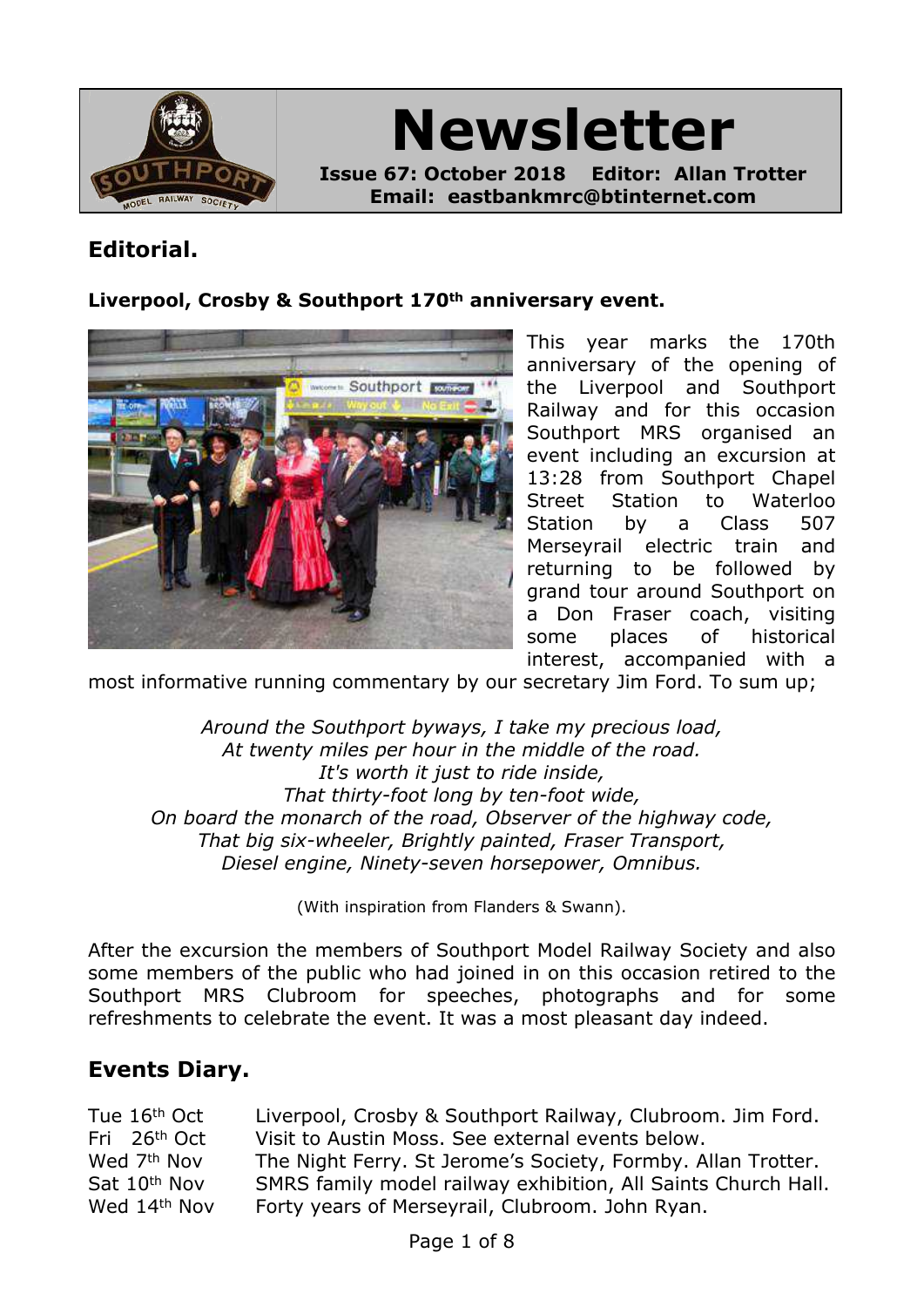# **Chairman's Report.**

At the moment we are away on a tour of European Imperial Cities by rail, thought we had better get this done before Brexit derails everything. This was therefore written earlier in the month, just after the celebrations for the 170th anniversary of the Liverpool, Crosby and Southport Railway and the subsequent building of our clubroom.

This event went extremely well and was enjoyed by all those who attended and I hope there is a fuller report elsewhere. Many thanks are due to Jim and Tony for having organised things. Included are a few photographs of the motley crew, some in appropriate Victorian apparel at both Southport and Waterloo stations and later enjoying the 'cold collation' refreshments after returning to the clubrooms.



We have also started on the construction of the "racetrack". As can be seen, some boards have been fitted to one of the walls to check out spacing. It is proposed that the bottom shelf be for a OO gauge track with the middle shelf being the preserve of N scale. At the moment the top shelf may allocated to any scale but could be 3mm/TT or even O scale.

Work will continue with this over the next few weeks with a target to get something running by the end of the year. **Ian Shulver.**

## **Secretary's Report.**

September has been a busy time for your Secretary. Our 170th anniversary celebration of the Liverpool line - and of our building involved a lot of work, and in the case of the bus transport, much nail-biting, but thanks to Tony we got a last minute replacement for the Heritage Group which let him down at the last minute. Moral of the story, never work with children, animals *or especially volunteers*!

However, I think that the trip was an outstanding success and certainly generated a lot of publicity and hopefully, goodwill, which we will need if we are to build our membership and to respond to challenges like the decision of Network Rail to outsource our lease. As regards the latter, we really need to be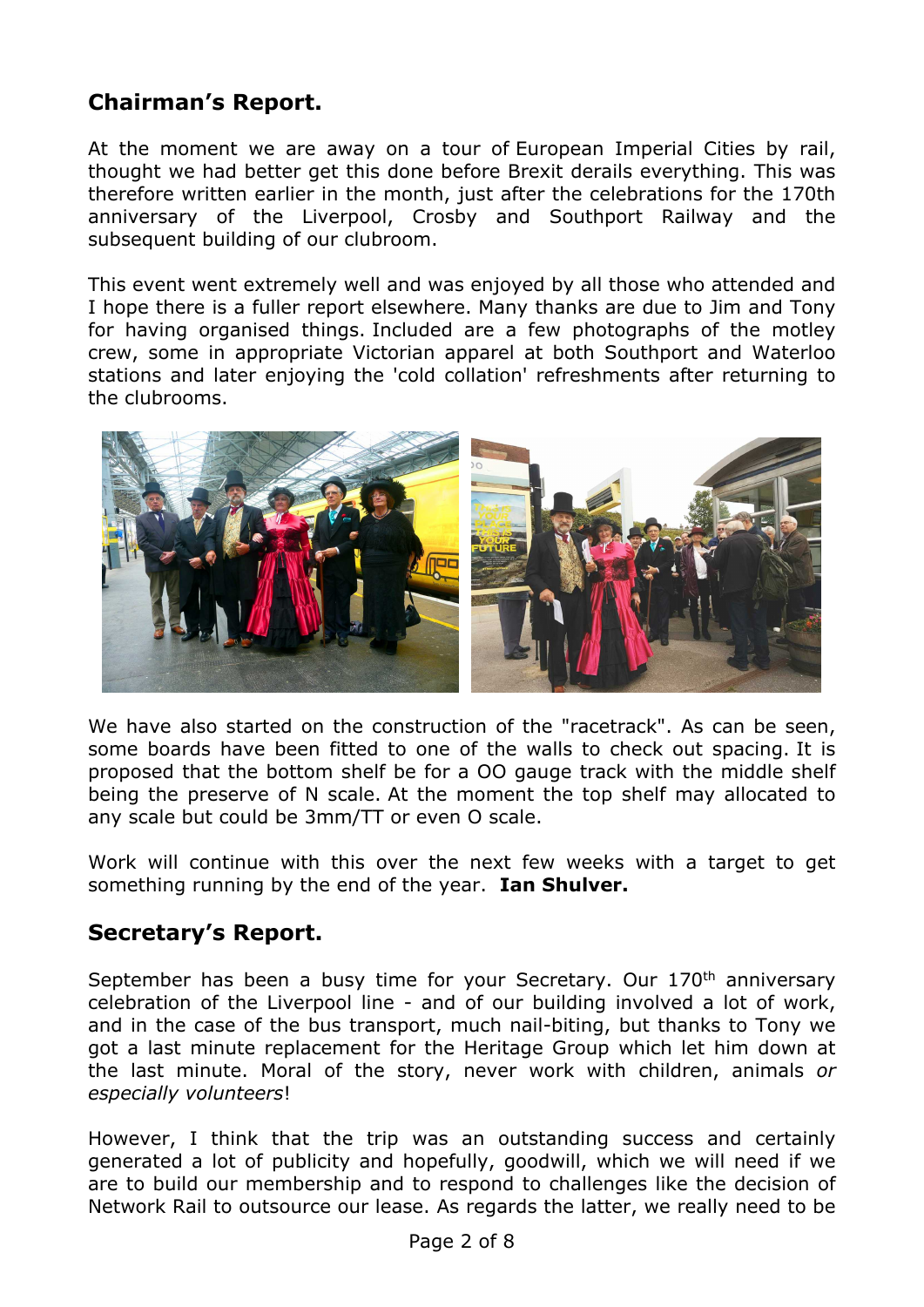very much identified as part of the heritage railway community.

With regards to membership, I am pleased to be able to introduce to you a new paid-up member, Al, whose full name is Albert Hancy. Al has lived in Spain until recently and is interested in N gauge. He describes himself as a newcomer to the hobby, and along with two other recent prospective members, Bruce and Mike, we need to be considering how we share our skills with our new recruits.

I have also been working on the Winter programme which will consist of talks on the third Tuesday evening of October, November, December, January, February and March. Richard and Allan are working on the details and the arrangements on the day, but these will be open to the public and hopefully announced in the editorial sections of local newspapers. Members of the public will be asked to notify their attendance by e-mail to the talk team, and we will provide refreshments and "posh chocolate biscuits"; non-members will be expected to offer a donation of £3 each, but members can give what they wish. We also expect to have a raffle with railway prizes.

The first talk will be given by myself on the Tuesday 16<sup>th</sup> October and will feature the Liverpool Crosby and Southport Railway; the second will take place on *Wednesday* the 14th November when we will be privileged to be treated to John Ryan, the liaison engineer for the Merseyrail project – the Loop and Link. John's original colour slides are quite a sensation for those who have seen them and we expect this talk to be a sell-out. Each talk will start at 1930 for 1945.

On the Tuesdays of the weeks when there is no talk, there will be a cinema night organised by Ian Graham and John Howard which will last for about an hour from 1945. There will be no charge and the film nights will not be advertised, but please pay the usual donation for your brew and if you have any interesting subjects then please contact John or Ian G. The first cinema night, which will be projected on a screen using our recently acquired data projector, will be the legendary Night Mail, with music by Benjamin Britten and words by Auden. This will take place from 1945 on 23rd October.

An external visit to Austin Moss's home will take place on 26<sup>th</sup> October details of which appear elsewhere.

Looking further ahead, I have pencilled in the last Friday before Xmas for our Party at the Clubhouse. **Jim Ford.**

## **Treasurer's Report.**

No report submitted.

## **Exhibition Coordinator's Report.**

No report submitted.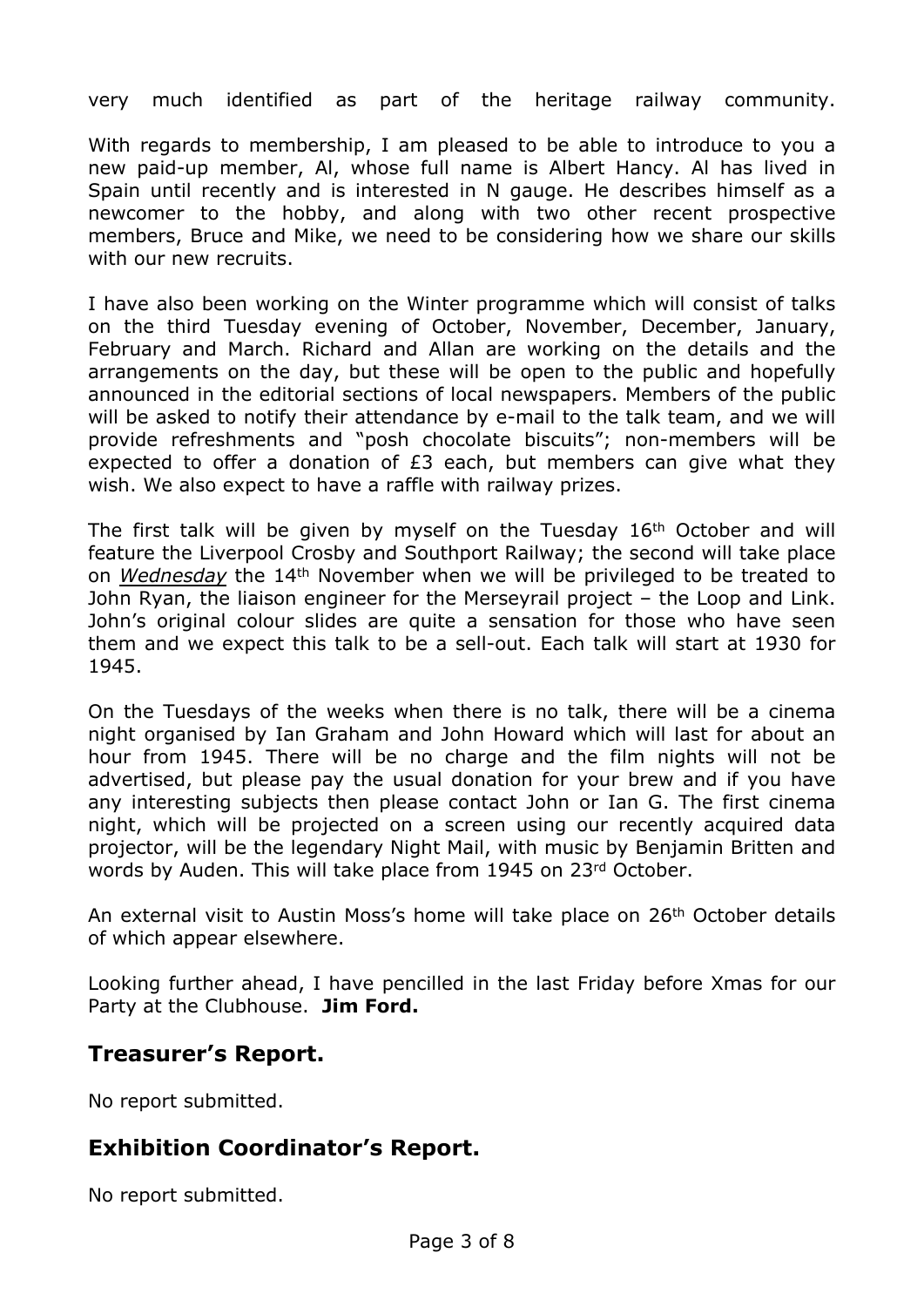# **Tours & Events Organiser's Report.**

Our next event in the programme will see us in the company of Austin Moss when we pay a follow up visit this time to his home at The Old Chapel where he has a range of layouts in varying gauges.

Commencing at 19.00 on Friday the  $26<sup>th</sup>$  of October 2018, Austin's address is The Old Chapel, 224 Moss Lane, Burscough, Lancashire L40 4AZ. This road can be busy and this makes parking a bit difficult. Austin has made a couple of spaces available and there is alternative parking in the Tudor style house opposite. Car sharing might be the order of the day. I can offer a lift to those interested, please let me know. **Frank Parkinson.**

#### **170th Anniversary of the Liverpool Crosby and Southport Railway**

As you can see from the photos, some of our club members came to the anniversary celebrations in appropriate period costumes. Not to be outdone others attended in club colours and together with other invited guests we all boarded the train at Chapel Street to enjoy a return trip to Waterloo courtesy of Merseyrail. Waterloo was the other end of the line in 1848 and travellers would alight here to visit the beach, if you wished to travel onward to Liverpool then it was necessary to board a stagecoach.

This was followed by a bus tour, with an informative running commentary from Jim Ford, of the town as it was in 1848 ending Eastbank Street, site of the original station. The party then moved on to club headquarters which as we know is the last of the station still existence, where they enjoyed a traditional cold collation accompanied by a toast of bubbly and "See the conquering hero comes", a piece of music traditionally played by a brass band at the ceremonial opening of a new railway. As the revelry continued a raffle draw took place with the winning tickets pulled from Jim F's top hat,  $1<sup>st</sup>$  prize – a bottle of Scottish wine. (Not Buckfast! Ed).



Celebrations continue at 19:00 on Tuesday 16th October when a talk on the Liverpool, Crosby and Southport Railway will be given at the clubhouse, please e-mail the secretary on drijmford@btinternet.com if you wish to attend.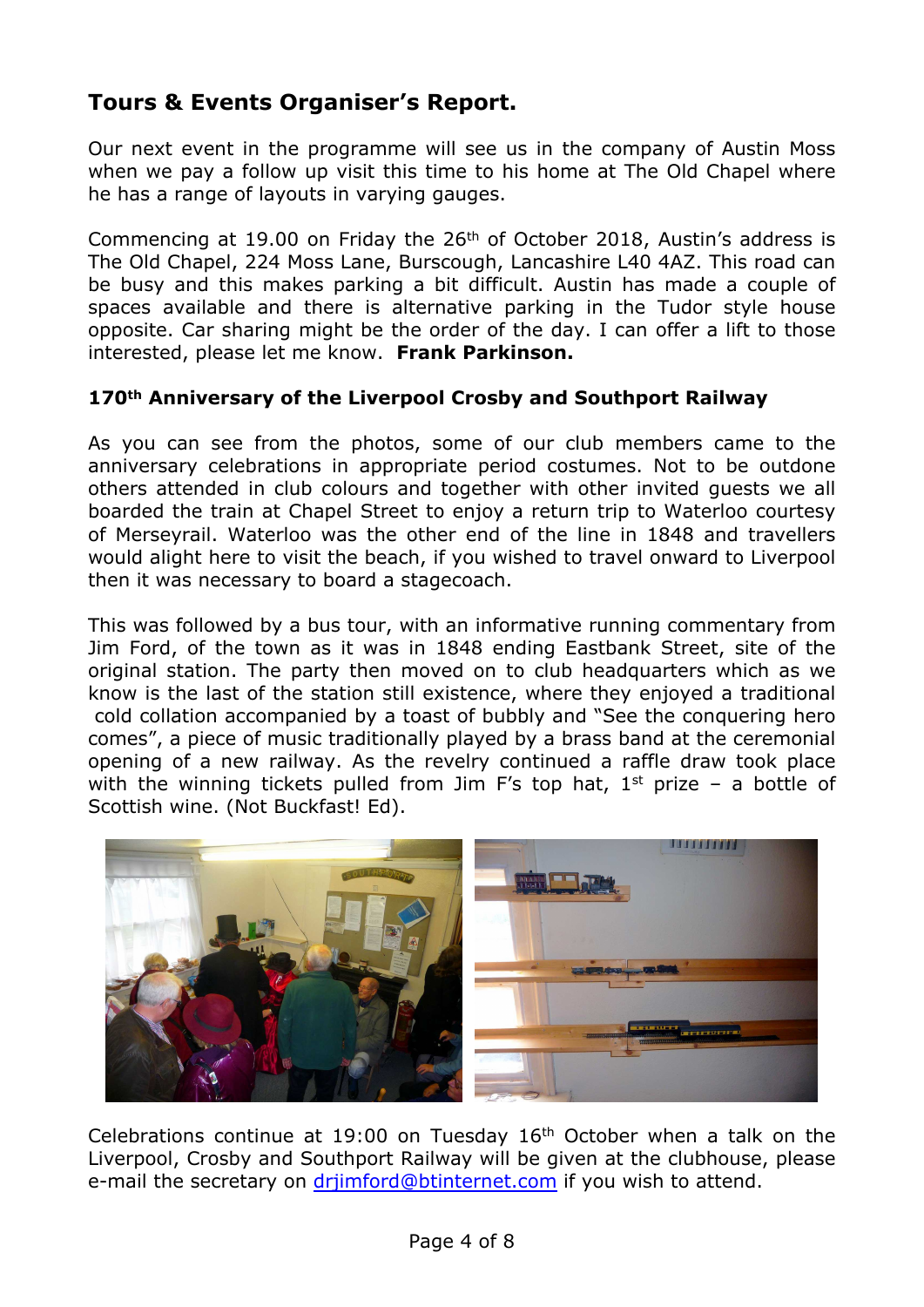Another date for your diary is Saturday 10th November when the Society will be holding its' annual Family Model Railway Show at All Saints Church on Park Road. Austin Moss's Big Trains will be there to entertain visitors of all ages! **Frank Parkinson.**

# **Contributions by Members.**

#### **Six listed sites surviving from the age of the steam train**

11 August 2018 marked 50 years since the last main-line steam trains carried passengers in "style" across Britain. Steam locomotion had changed the world, and a series of celebratory steam-hauled train journeys marked the withdrawal of those services in 1968. Diesel, and later-on electric, services replaced much-loved steam locomotives, many of which went to the scrap heap, but with some thankfully on display in heritage railway museums.

In homage to this iconic era of travel, **English Heritage** took a look at some of the most important listed sites associated with steam locomotives in England. This is their selection (and words), but may not be your choice.

#### **1. Stockton and Darlington Railway, County Durham (various listed and scheduled monuments in the area)**



Remains of S&D.R.Y near Yarm.  $12.6.05.$ 

Remains of The Stockton And Darlington Railway, Stockton-On-Tees 1905 © Historic England Archive

The first ever public railway, Stockton and Darlington saw 'Locomotion No 1' take its maiden voyage on 27 September 1825, carrying 550 passengers. Parts of the original railway line survive protected as a scheduled ancient monument,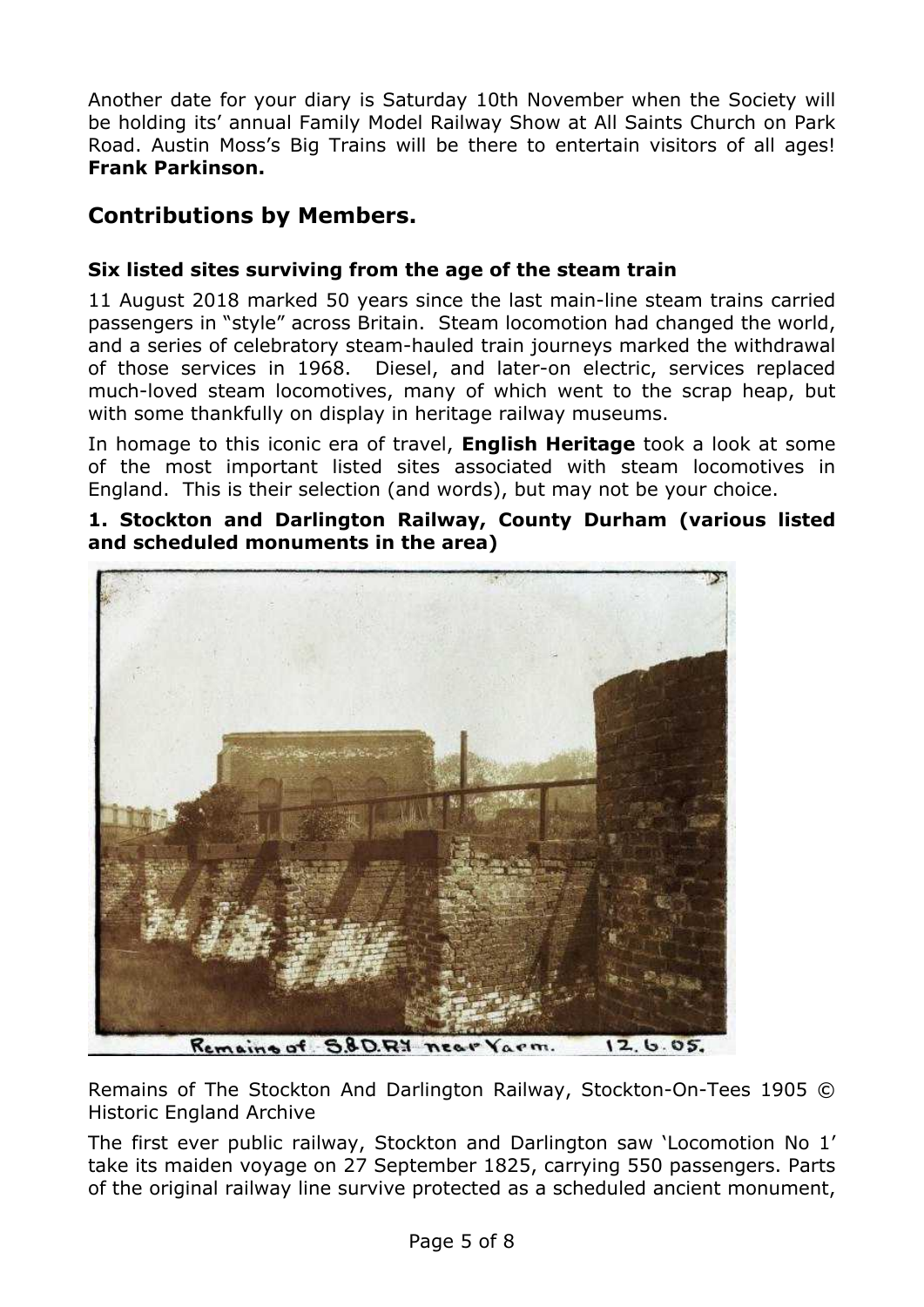including Skerne Railway Bridge, one of the first ever railway bridges and the oldest railway bridge in the world still in use, along with the original Stockton and Darlington Railway carriage works in Darlington (Listed Grade II).

**2. Stephenson erecting works, Newcastle (Listed Grade II)**



Locomotion No 1 at the Darlington Railway Centre and Museum



Stephenson's Rocket at the Science Museum, London.

One of the most important names in early railways is that of engineer George Stephenson, 'father of railways'. The Stephenson erecting works in Newcastle were the first purpose-built railway works in the world, the site where the 'Rocket' locomotive was constructed in 1828-29. Another early steam locomotive survives in Kent: the 'Invicta' (Listed Grade II). This locomotive was also designed and constructed by George Stephenson, and is logged in surviving records as Locomotive No 12 – the 'Rocket' being Locomotive No 11.



## **3. Liverpool Road Station, Manchester (Listed Grade I)**

Liverpool Road Sation in Manchester CC BY-SA 2.0 via Wikimedia Commons

Now the Museum of Science and Industry, Liverpool Road Station in Manchester dates to 1830 and was designed by George Stephenson as the eastern terminus of a dedicated passenger rail line for steam locomotives. This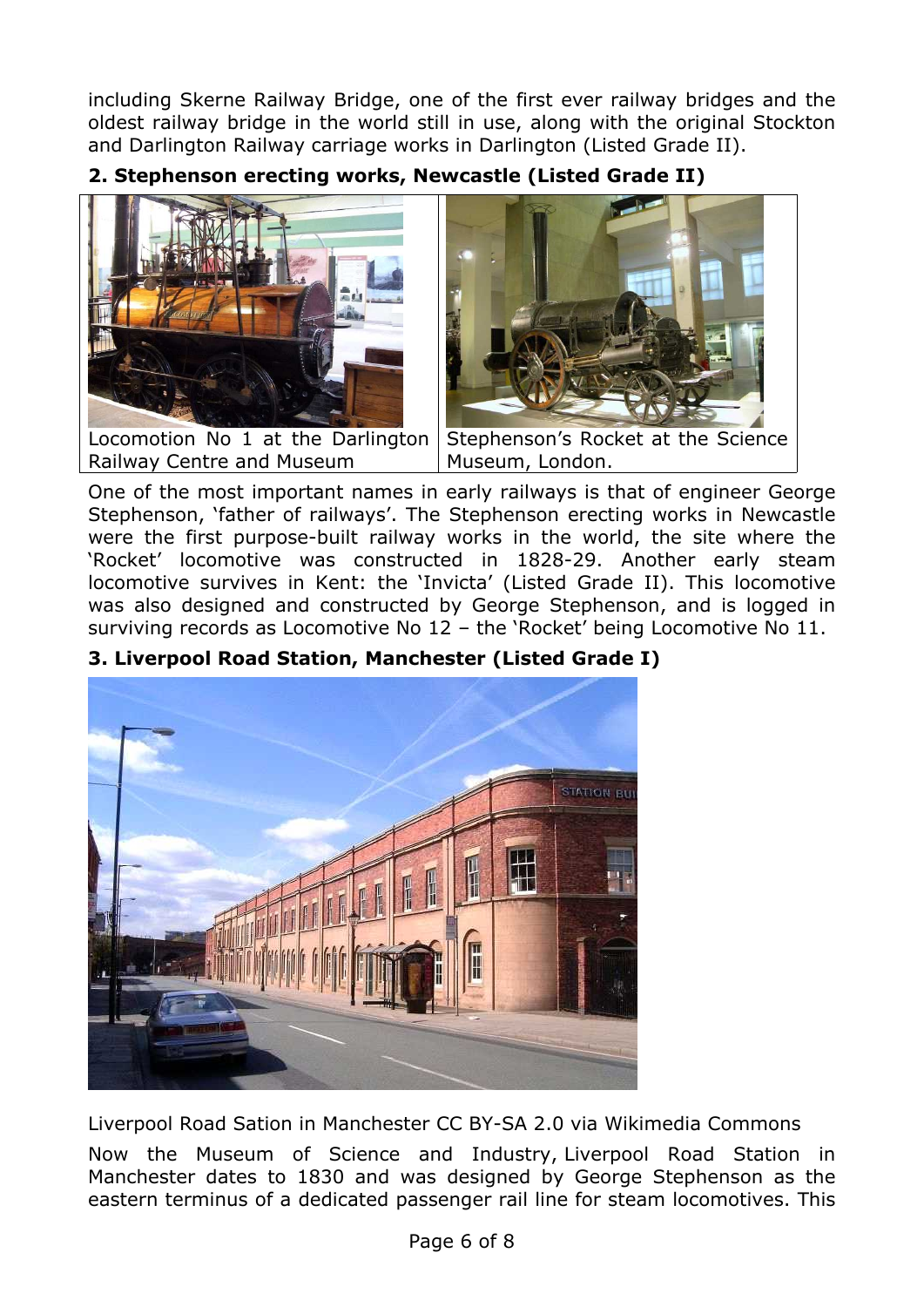was a world first, the earlier Stockton and Darlington Railway being designed with freight, not passengers, in mind.

At the western end of the Liverpool and Manchester railway line is Lime Street Station (Listed Grade II). This 1836 station is the oldest grand terminus mainline station still in use in the world, and was the departure point of the last mainline passenger train to be hauled by steam locomotive power on 11 August 1968.



Lime Street Station in Liverpool © Historic England Archive BB72/04632

#### **4 Huskisson monument in Saint James' cemetery, Liverpool Grade II.**



Huskisson monument in Saint James' cemetery © Historic England Archive DP026261. The Huskisson monument pays homage to Sir William Huskisson, MP for Liverpool, who was tragically run over and killed at the opening of the Liverpool and Manchester Railway in 1830. Huskisson has the dubious honour of being the first person in the world to have been killed in an accident by a locomotive.